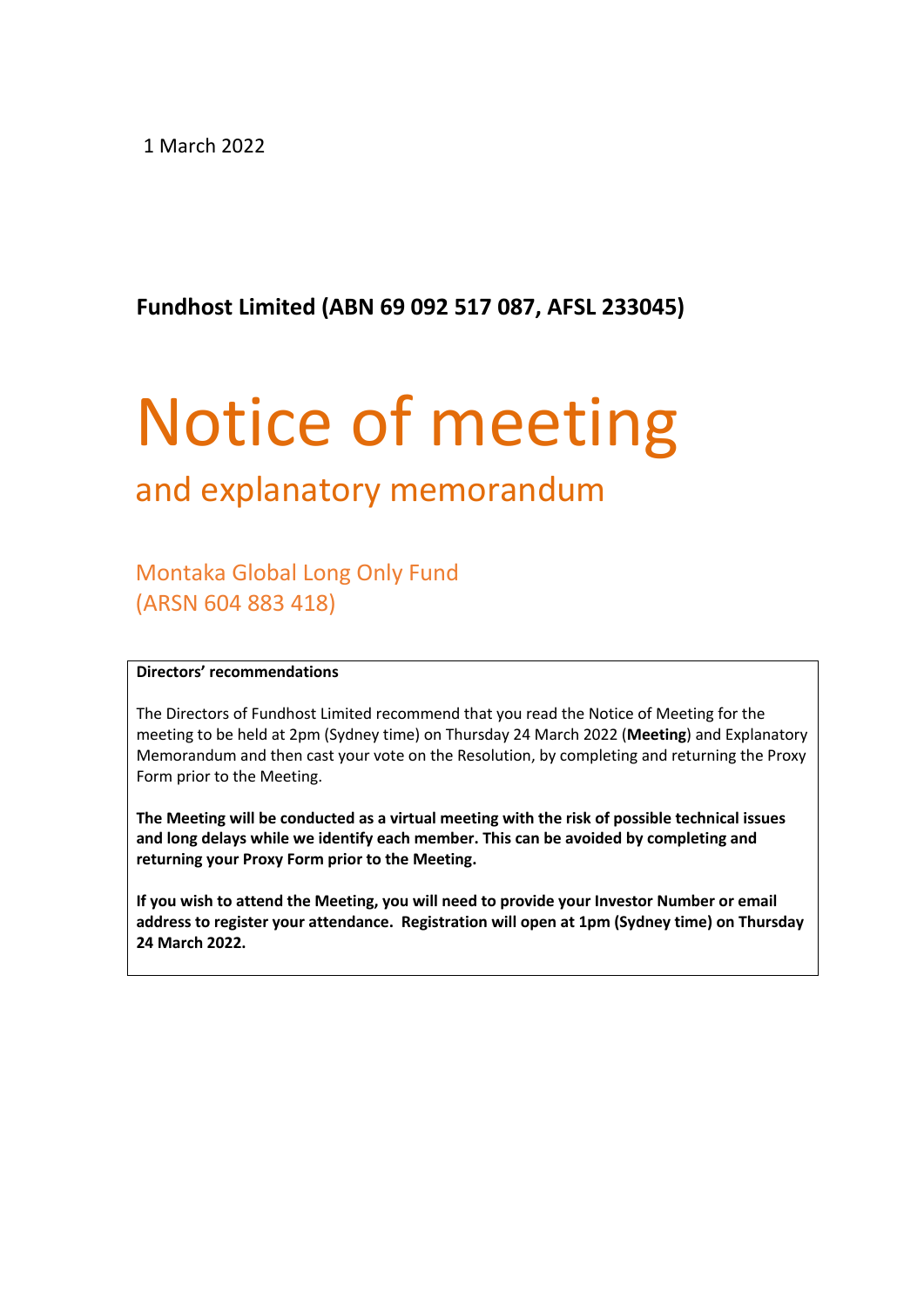# Part A Important dates to remember

| <b>Meeting time</b>                                                         | 2.00 pm Sydney time, on Thursday 24 March 2022<br>To be held as a virtual meeting.                                                                                                                           |
|-----------------------------------------------------------------------------|--------------------------------------------------------------------------------------------------------------------------------------------------------------------------------------------------------------|
| Voting entitlements to be determined                                        | Who can vote $-5.00$ pm (Sydney time) on Friday 18<br><b>March 2022</b><br><b>Value of votes</b> $-5.00$ pm (Sydney time) on<br>Wednesday 23 March 2022                                                      |
| Last time for lodgement of proxy and<br>appointment of representative forms | (by mail, email scanned copy, fax or online*) 2.00 pm<br>(Sydney time) on Tuesday 22 March 2022<br>* Online proxy appointment only available to<br>members who are individuals or sole director<br>companies |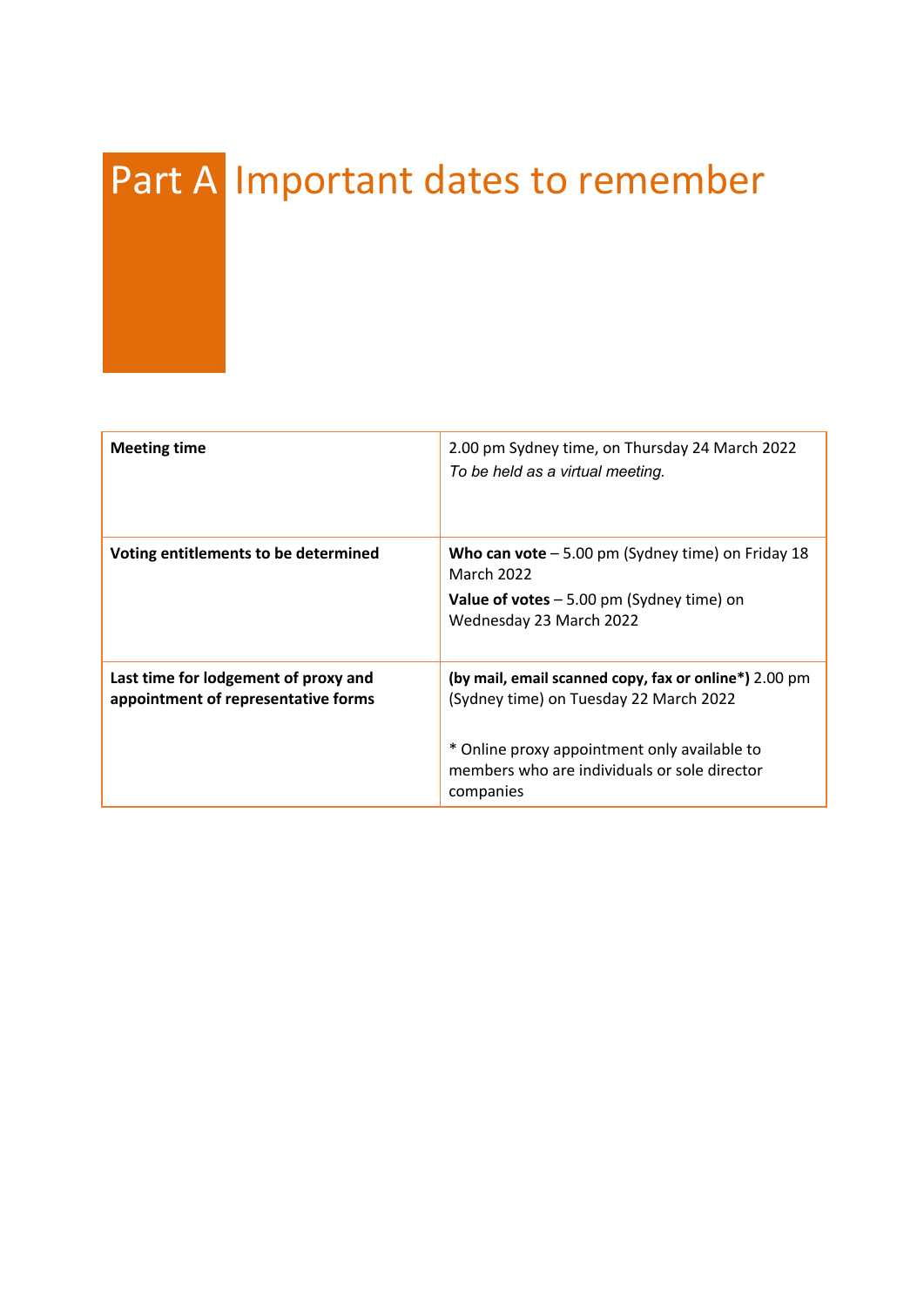



Pursuant to section 252A of the *Corporations Act 2001* (Cth) (*Corporations Act*), Fundhost Limited (ABN 69 092 517 087, AFSL 233045) (*Fundhost, we, us, our*), as responsible entity of the Montaka Global Long Only Fund (ARSN 604 883 418) (the *Fund*) gives notice that a meeting of the Fund's members will be held at the following time and place:

| <b>Place</b> | <b>Fundhost Limited</b><br>Suite 5.01, Level 5<br>28 O'Connell Street<br>Sydney NSW 2000<br>Note: Virtual meeting only (details as advised in this<br>notice) |
|--------------|---------------------------------------------------------------------------------------------------------------------------------------------------------------|
| Date         | Thursday 24 March 2022                                                                                                                                        |
| <b>Time</b>  | 2.00 pm, Sydney time                                                                                                                                          |

This notice of meeting is dated 1 March 2022 and has been prepared by Fundhost.

#### **General business of the meeting**

The meeting is called to consider and, if thought fit, to pass the following resolution in respect of the Fund as an extraordinary resolution:

*That the retirement of Fundhost Limited (ABN 69 092 517 087, AFSL 233045) as responsible entity of the Montaka Global Long Only Fund (ARSN 604 883 418) (Fund) be approved and that Perpetual Trust Services Limited (ABN 48 000 142 049, AFSL 236648) be appointed as the responsible entity of the Fund in its place with effect from the date that the Australian Securities and Investments Commission alters its records.* 

We refer to this as the *Resolution*.

If the Resolution is passed, the change in responsible entity will take effect from the date that the Australian Securities and Investments Commission (*ASIC*) alters its records to name Perpetual Trust Services Limited (ABN 48 000 142 049, AFSL 236648) (*Perpetual*) as the responsible entity of the Fund.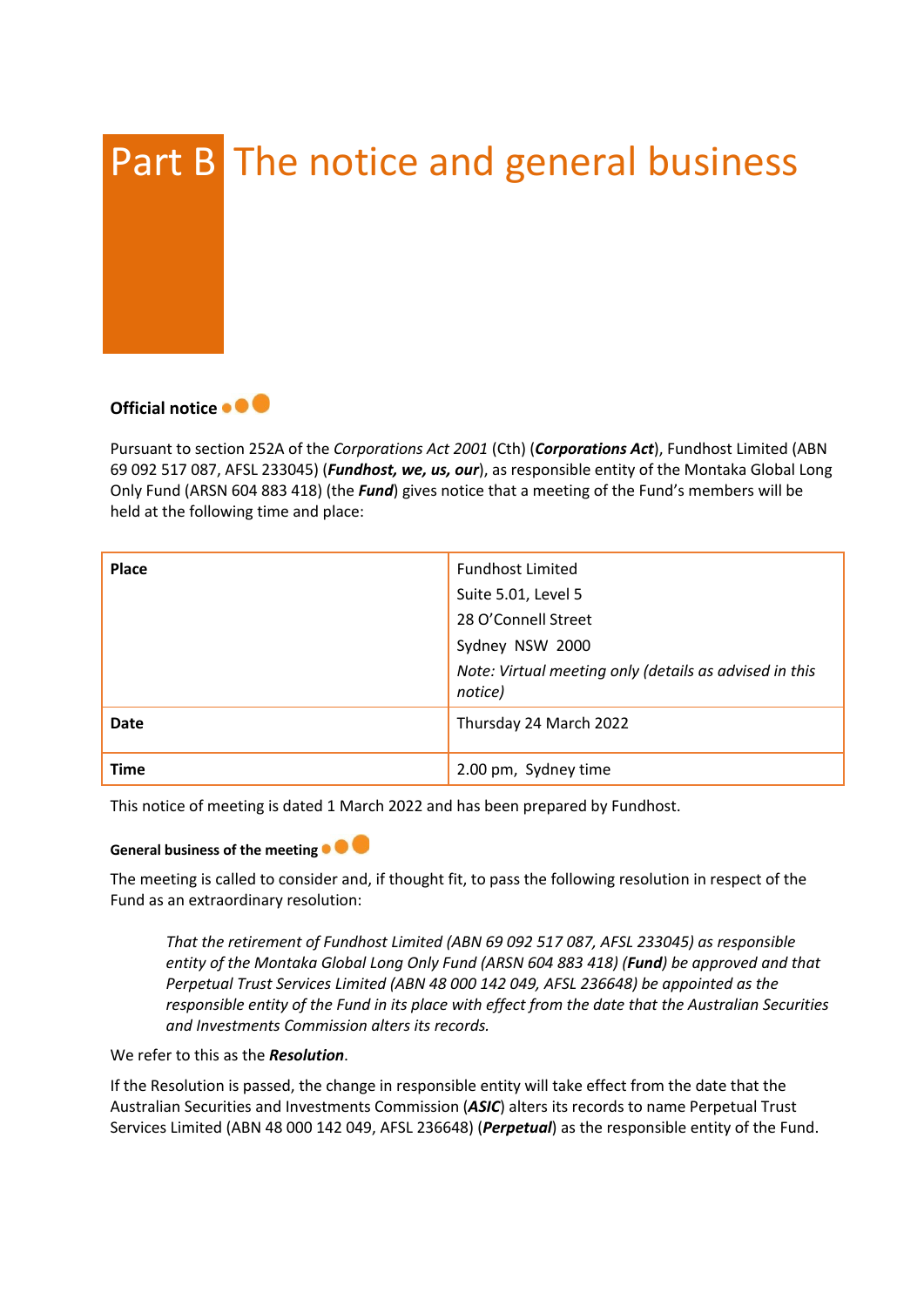In the event the above Resolution fails to pass with respect to the Fund, we will remain as responsible entity.

#### What you should do  $\bullet$   $\bullet$

You should read this notice of meeting and accompanying explanatory memorandum carefully. The explanatory memorandum explains the reasons for the meeting and provides information that is relevant to your decision as a member of the Fund whether to vote "for" or "against" the Resolution.

We will be utilising virtual meeting facilities which will be made available to you if you wish to participate and vote in the meeting. We have appointed CorpVote Pty. Ltd (**CorpVote**) to assist us with the running of the meeting and associated voting process using its online platform service.

To appoint a proxy before the meeting date to cast your vote on your behalf, please:

- complete the proxy and appointment of representative form **(by mail, email scanned copy or fax)** and return it to the address referred to in the form; or
- for members who are individuals or sole director companies if you prefer, submit a proxy form online using the CorpVote online platform,

on or before 2.00pm (Sydney time), on Tuesday 22 March 2022.

#### FUNDHOST STRONGLY RECOMMENDS THAT YOU VOTE BY PROXY AHEAD OF THE MEETING TO AVOID TECHNICAL GLITCHES AND EXPECTED DELAYS THAT MAY ARISE WITH A VIRTUAL MEETING.

Members who are eligible to vote at the meeting will receive an email on Wednesday 23 March 2022 setting out instructions on how to register attendance and vote during the Meeting.

If you are in doubt about what to do, you should seek professional advice.

*It is important that you have your say. We urge you to read the notice of meeting and accompanying explanatory memorandum and then cast your vote, by completing and returning the enclosed proxy and appointment of representative form prior to the meeting. If you have not appointed a proxy before the meeting and you wish to vote at the meeting, you will need to participate virtually and follow the instructions in the email you receive from CorpVote the day before the meeting.* 

*If you wish to attend the virtual meeting, we recommend checking in advance whether you can access it through your device (eg computer, tablet or phone), if you wish to participate and vote. You will need to ensure that you have sufficient power and uninterrupted connection to the internet in order to participate effectively. Registration of attendance will open one hour before the meeting starts. Delays are less likely if you register your attendance before the commencement of the meeting.*

#### **Chairperson**

Fundhost will appoint a representative of law firm PMC Legal to chair the meeting. If for any reason a PMC Legal representative is unable to act as chair or if for any other reason Fundhost decides appropriate, Fundhost will appoint another person similarly qualified.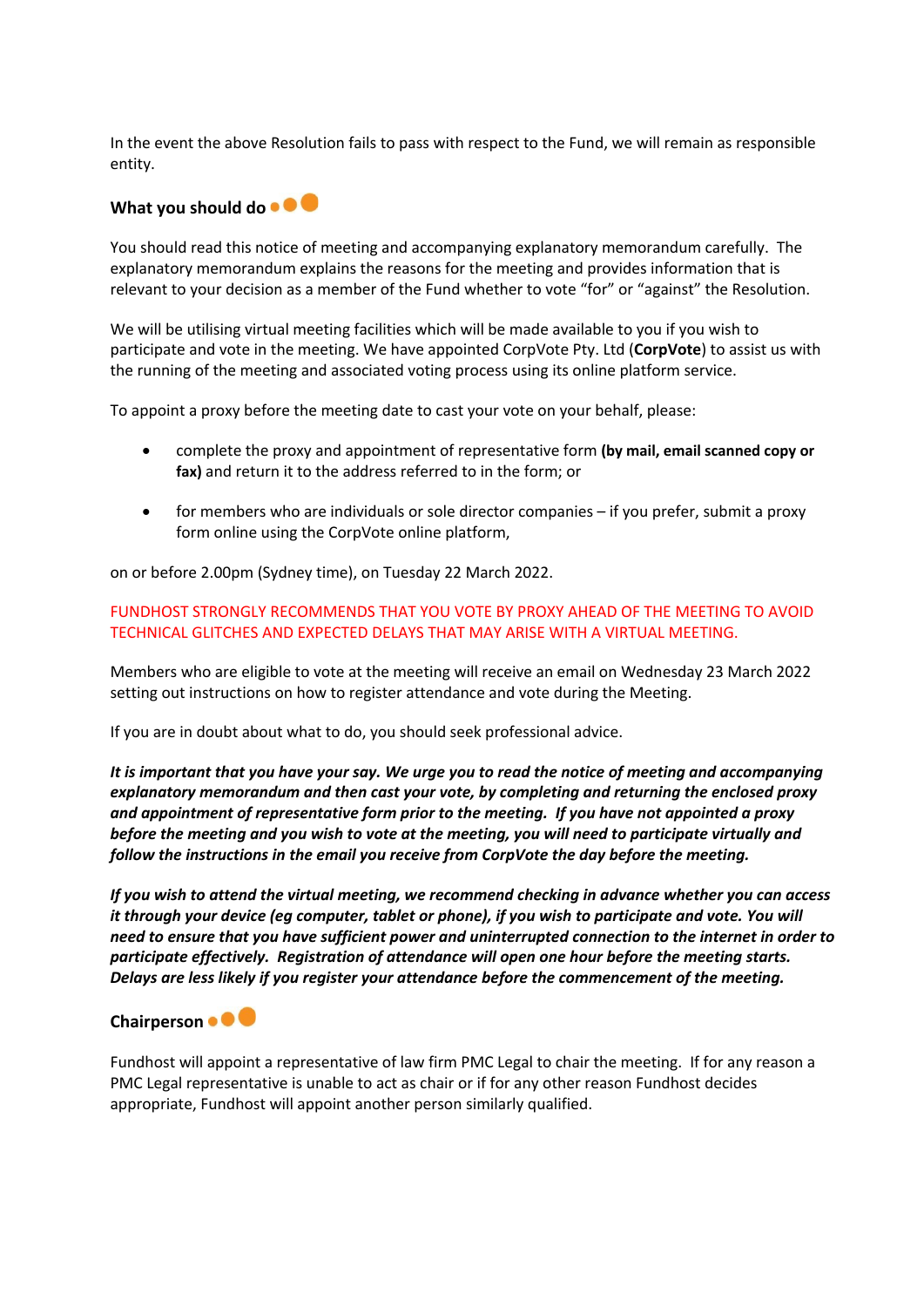## Voting **• • •**

#### *What voting thresholds apply?*

In order for Perpetual to replace us as the responsible entity of the Fund, members must pass an extraordinary resolution in accordance with section 601FL of the Corporations Act. This requires a minimum of 50% of all votes able to be cast by members entitled to vote on the Resolution to vote in favour of our retirement and Perpetual's appointment in our place (including members who are not present in person or by proxy).

All members are encouraged to vote on the Resolution.

The Resolution will be decided on a poll, as required by section 253J(1) of the Corporations Act. On a poll, each member has one vote for each dollar value of their units in the Fund. So if you hold \$50,000 worth of units in the Fund, you have 50,000 votes.

We have determined that the persons who are entitled to vote at the meeting will be determined by reference to units and members recorded in the Fund's register as at 5.00 pm (Sydney time) on Wednesday 23 March 2022.

We will disregard any votes cast by a person who is not entitled to vote because they are not a member of the Fund as at 5.00pm (Sydney time) on Friday 18 March 2022 or because of section 253E of the Corporations Act. This section provides that the responsible entity of a registered scheme and its associates are not entitled to vote their interest on a resolution at a meeting of the registered scheme's members if they have an interest in the resolution other than as a member. However associates of the responsible entity may vote as a proxy for another member who is not excluded from voting if the proxy specifies the way they are to vote on the Resolution.

As at the date of this notice of meeting, we are not aware of any associates who may be members of the Fund and who may be precluded from voting.

Any challenge to a member's right to vote may only be made at the meeting itself and the chairperson will determine that member's eligibility. The decision of the chairperson is final.

#### How to vote **. .**

We are conducting the meeting as a **virtual meeting only**. This means that you cannot attend in person and you cannot appoint any other person as a proxy or a representative of a company to attend the meeting in person.

You will, however, have the opportunity to attend the meeting should you wish to do so and participate in any deliberations and/or vote on the day of the meeting. You may submit questions prior to the meeting (which is encouraged) and during the meeting you may also ask questions using the chat function.

On Wednesday 23 March 2022 you will receive an email from CorpVote with instructions on how to attend and vote at the meeting. You will need to click the "Access MGLOF Meeting" link in the email and enter your investor email address or investor number to register your attendance at the meeting, which you can do from 1pm (Sydney time) on Thursday 24 March 2022.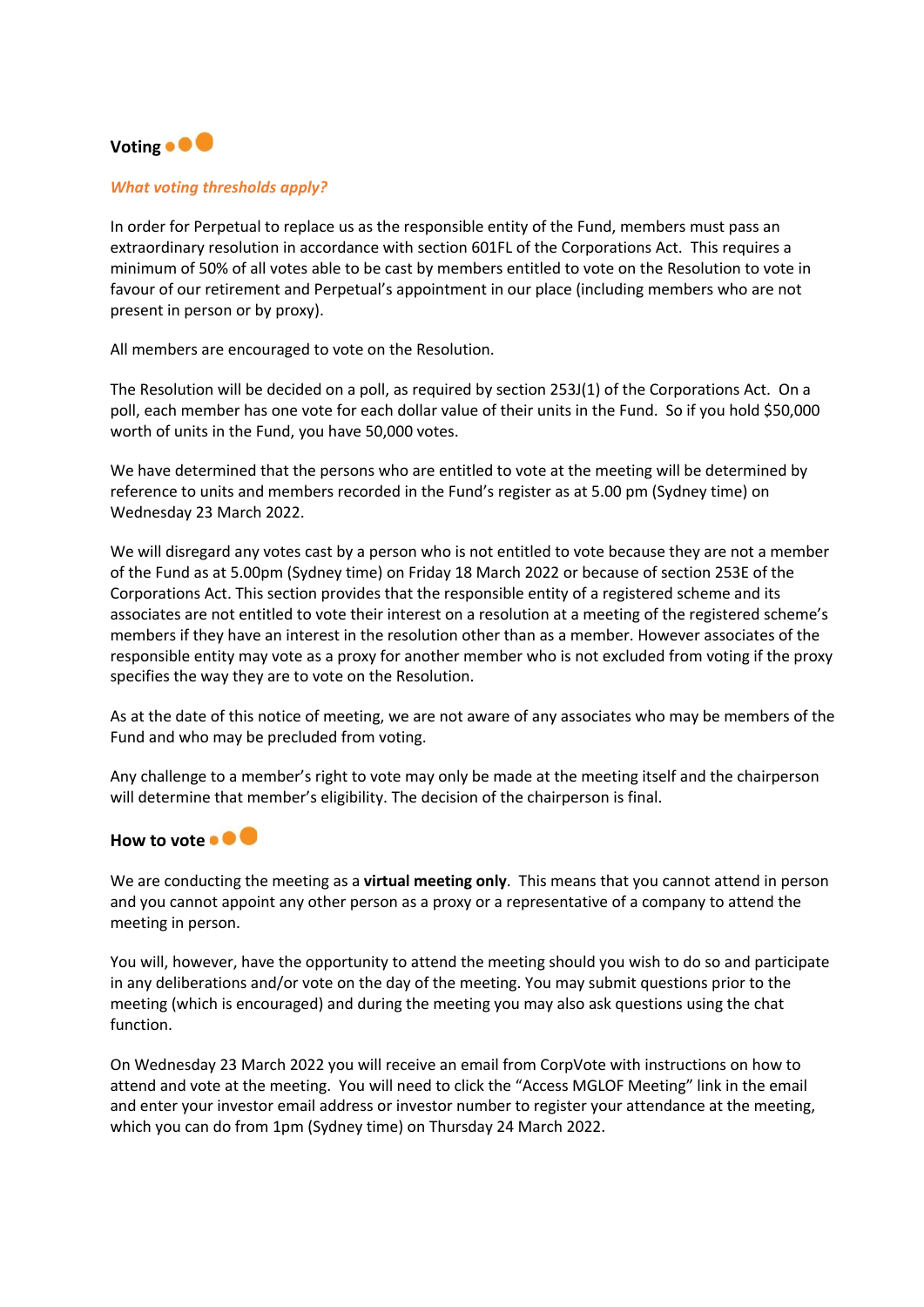#### ALTHOUGH WE HAVE SET UP A VIRTUAL FACILITY, YOU ARE STRONGLY ENCOURAGED TO VOTE BEFORE THE MEETING BY PROXY

#### *Voting by proxy*

A member entitled to attend and vote at the meeting is entitled to appoint not more than two proxies (but if two proxies are appointed, the member must specify the proportion or number of units that each proxy is to vote on their behalf). Each proxy will have the right to vote on the Resolution and ask questions at the meeting (by using the chat function). If you complete and return a proxy and appointment of representative form, you may still attend the meeting, revoke the proxy and vote at the meeting.

A proxy can be anyone a member chooses (they need not be a member of the Fund). The chair of the meeting can be the proxy. Details on how to complete the proxy and appointment of representative form are set out at the back of the form under the heading "Instructions for completion of proxy and appointment of representative form". If the nominated proxy is not the chair of the meeting, their email address must be provided on the form so that the nominated proxy can register their attendance and vote on the member's behalf at the meeting.

Please note that the proxy and appointment of representative form must be returned to the address referred to in the form **(by mail, scanned and emailed, or fax).** Members who are individuals or sole director companies will also have the opportunity to complete and submit an appointment of proxy form online through the CorpVote platform. All forms must be completed and submitted or returned (as applicable) on or before 2.00 pm (Sydney time) on Tuesday 22 March 2022.

If a proxy and appointment of representative form is received but a member fails to nominate the identity of their proxy, the chair will automatically be the proxy and will vote on behalf of the member as directed in the form. If the proxy and appointment of representative form does not state how the votes ought to be cast, and the chair is the proxy, the chair will vote in favour of the Resolution. If a member returns their proxy and appointment of representative form and the nominated proxy does not attend the meeting, then the member's proxy will revert to the chair and the chair will vote in favour of the Resolution.

If you have nominated someone other than the chair of the meeting as your proxy, on Wednesday 23 March 2022 your nominated proxy will receive an email from CorpVote with instructions on how they can attend and vote at the meeting on your behalf. They will need to click the "Access MGLOF Meeting" link in the email and enter their email address to register their attendance at the meeting, which can be done from 1pm (Sydney time) on Thursday 24 March 2022.

A member that has appointed a proxy may still be able to attend the meeting. The proxy's authority to speak and vote at the meeting is suspended whilst the member is present at the meeting.

#### *Jointly held units*

If units are jointly held, only one of the joint members is entitled to vote. If more than one member votes in respect of the units, only the vote of the person named first in the register will be counted.

#### *Corporations voting*

The appointment of any representative must comply with section 253B of the Corporations Act and be lodged at the address referred to in the proxy and appointment of representative form **(by mail,**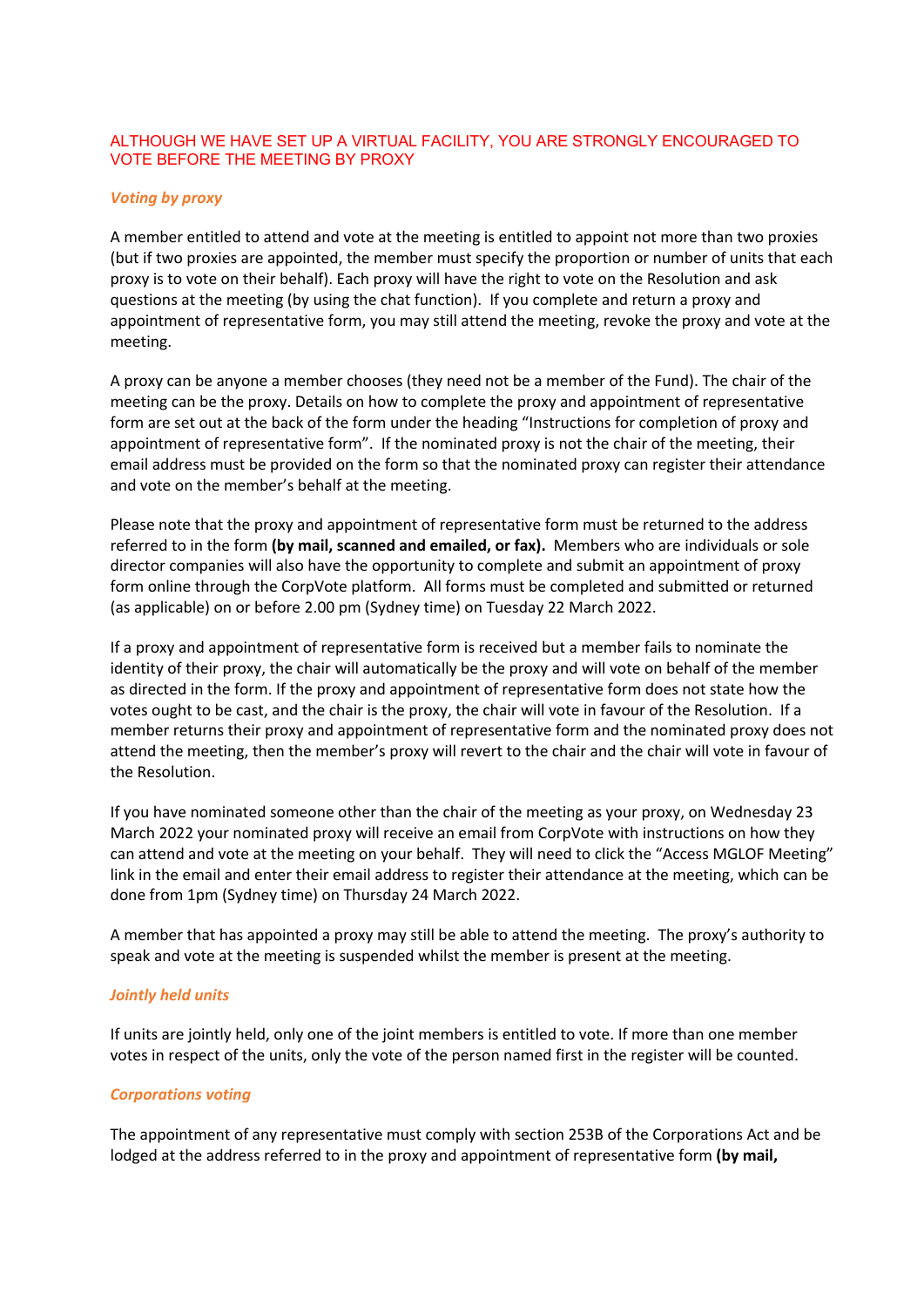**scanned and emailed, or fax)** on or before 2.00 pm, Sydney time on Tuesday 22 March 2022. A representative must be an individual (and not a body corporate) and their email address must be provided in the form so that they can register their attendance and vote on the member's behalf at the meeting.

On Wednesday 23 March 2022 the nominated representative will receive an email from CorpVote with instructions on how they can attend and vote at the meeting on the member's behalf. They will need to click the "Access MGLOF Meeting" link in the email and enter their email address to register their attendance at the meeting, which can be done from 1pm (Sydney time) on Thursday 24 March 2022.

#### *Quorum*

In accordance with clause 12.5 of the Fund's constitution, the quorum for the meeting is at least 2 members present in person or by proxy together holding at least 10% of all interests.

A person who is excluded from voting on the Resolution (for example, because they are an associate of the responsible entity) will still be counted towards the quorum, even though they cannot vote.

In accordance with clause 12.6 of the Fund's constitution, if no quorum is present within 15 minutes after the scheduled time for the meeting, then the meeting is adjourned to such time and place as we decide.

#### **The meeting**

The general proceeding for holding the meeting is as follows:

Assuming a quorum is present, the meeting will be declared open. The chair of the meeting will outline the purpose of the meeting including the proposed Resolution and what will occur if the Resolution is passed and what will occur if the Resolution is not passed. The chair will inform those present as to the number of proxies received voting for, against and abstaining from voting in relation to the Resolution.

The members of the Fund will then be given the opportunity for deliberation. Upon the completion of the debate for the meeting and a poll will be taken. A representative of PMC Legal will be present throughout the process.

The meeting will then be temporarily adjourned while the results of the poll are tallied and checked.

Assuming a final tally can be determined at the meeting, and is verified by Fundhost, the meeting will then re-open and the result of the Resolution will be announced at the meeting.

The meeting will then be closed.

The meeting will be conducted in the same manner, to the greatest extent possible, as would be the case if members were able to physically attend in person. One difference will be that the poll will be taken virtually rather than by filling in paper forms at the meeting. The poll process will be done electronically. This means that the voting process might take longer than would be the case at a physical meeting. All members have the option of voting ahead of the meeting by completing a proxy and appointment of representative form which directs how the vote should be cast by the proxy.

The final outcome of the Resolution will also be made available at www.fundhost.com.au.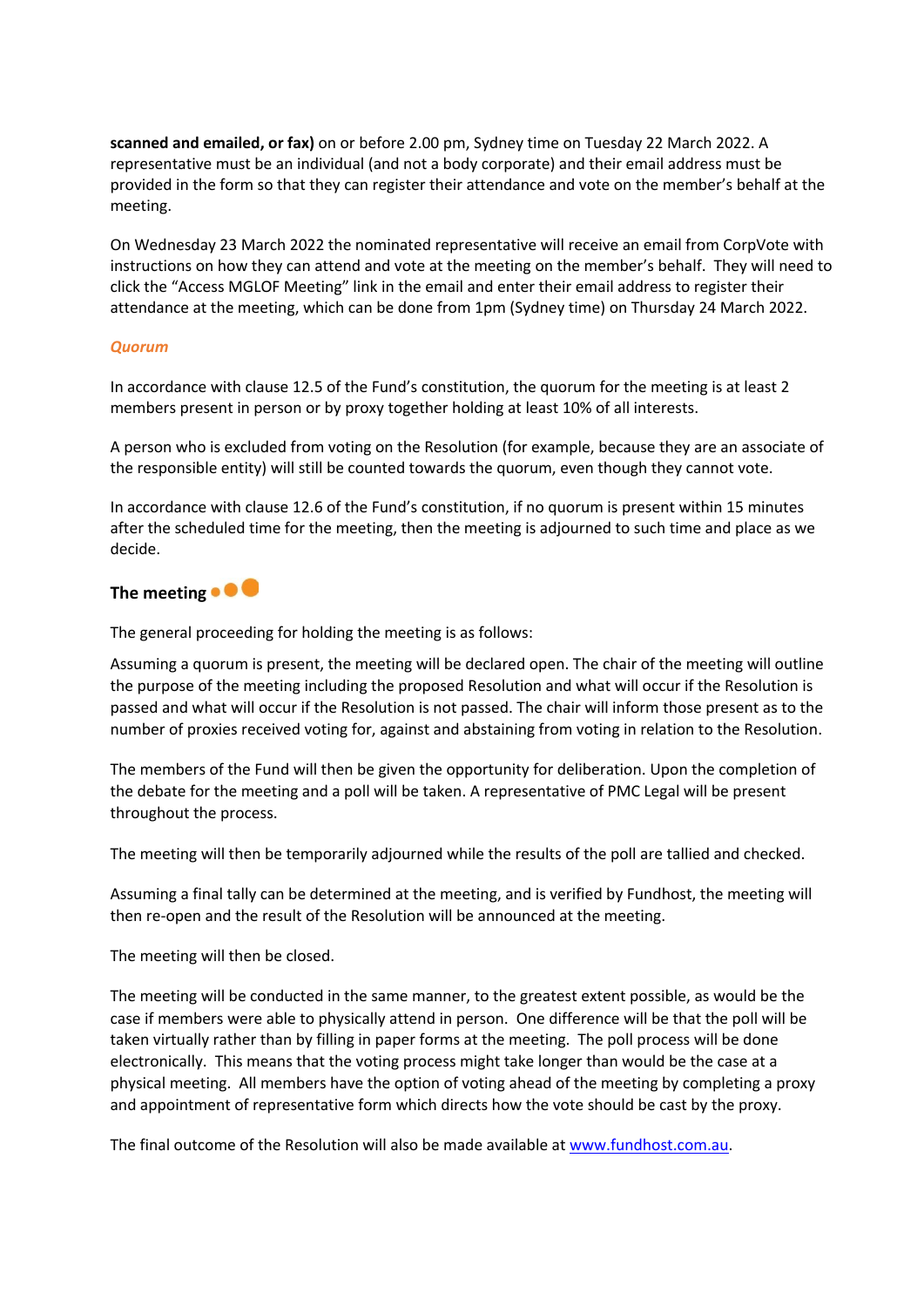

If members have any questions regarding the notice of meeting including how to fill in the proxy and appointment of representative form please call us on (02) 8223 5400.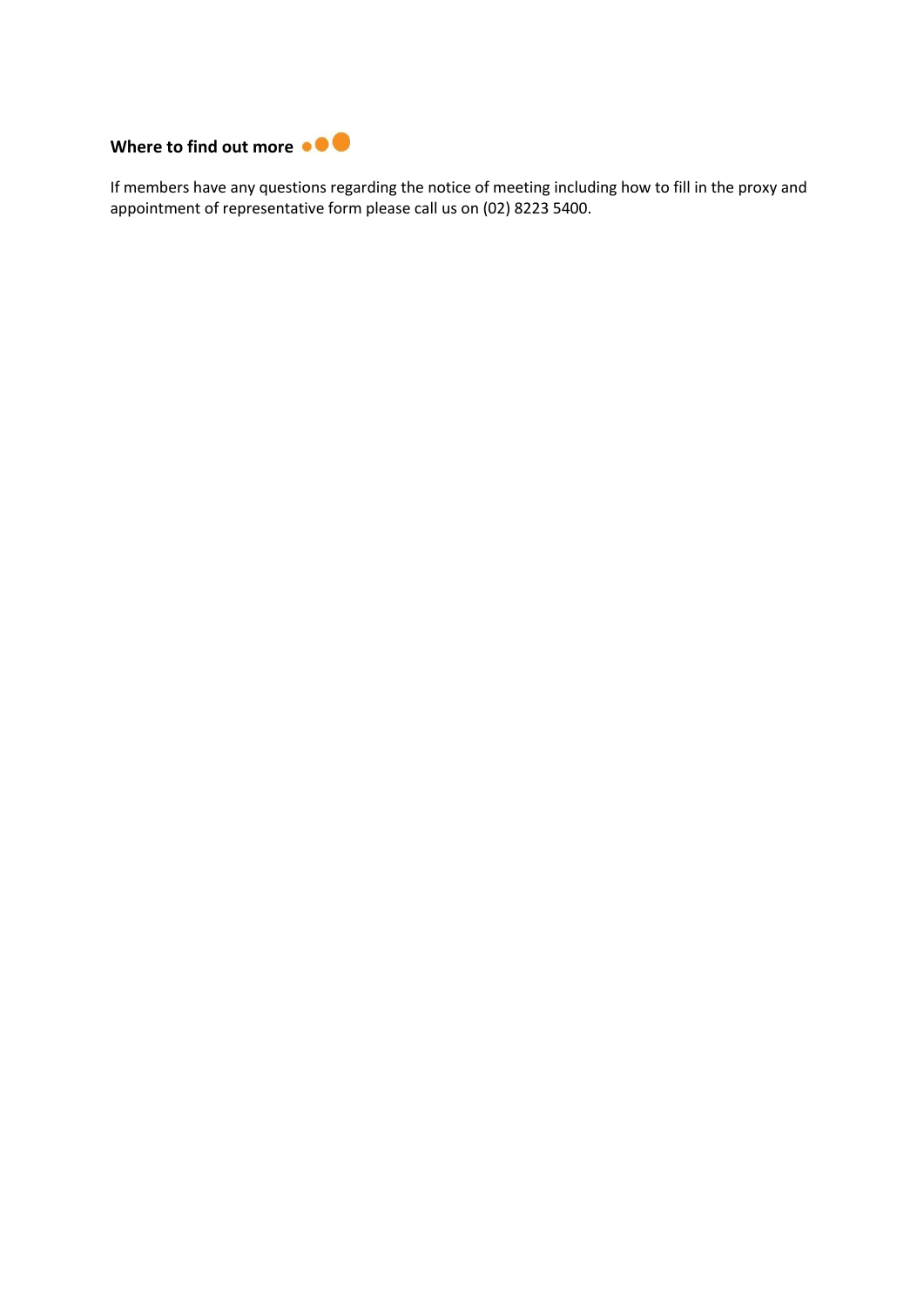

**Introduction <b>a C** 

The purpose of this explanatory memorandum is to help you understand and assist you in deciding how to vote on the Resolution to be put forward at the meeting of members of the Fund.

Please read this entire document carefully. If you are unsure about what to do, you should seek professional advice.

#### **Why has the meeting been called?**

We have elected to retire as responsible entity of the Fund and assist in the transfer of responsible entity services to a new service provider. We will manage the process ensuring legal requirements are met and that members agree to the change of responsible entity.

Perpetual wishes to become the responsible entity for the Fund. Perpetual has confirmed to Fundhost that it has the capabilities, requisite resources and organisational expertise to perform the role of responsible entity. A due diligence review has been conducted by Fundhost which has confirmed that Perpetual has the capabilities to perform the role of responsible entity. Accordingly, Fundhost has decided to retire voluntarily as responsible entity.

#### **About Perpetual • • •**

Information in this section has been provided by Perpetual. We take no responsibility for the accuracy of the information contained in this section.

Perpetual is part of the Perpetual Limited group of companies which has been in operation for over 135 years (**Perpetual Group**). A widely recognised and respected financial services organisation, Perpetual Group is one of Australia's largest independent wealth managers and a leading provider of corporate trustee services. Its diverse services include specialised investment management, wealth advice and corporate fiduciary services to individuals, families, financial advisers and institutions.

Perpetual has significant experience with unlisted and ASX listed managed investment schemes, including schemes comparable to the Fund and its investment options; and benefits from a large scale of operations for the provision of responsible entity services. Perpetual expects that members will benefit from its:

- experience
- relationships and deep knowledge of compliance and governance requirements for responsible entities
- increased efficiencies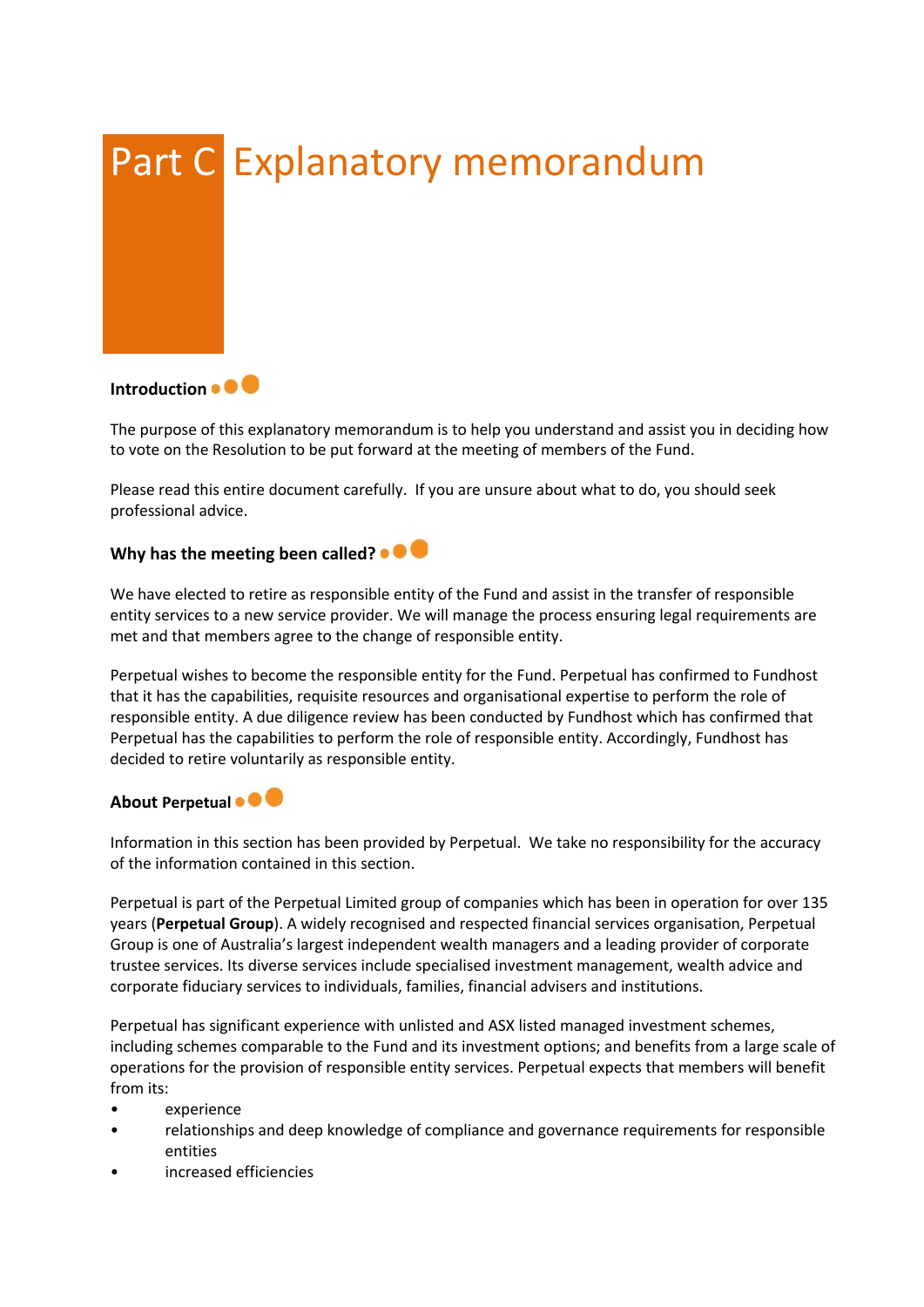- specialised risk management
- independent oversight

The relevant Perpetual subsidiary proposed to be appointed as the Fund's responsible entity is authorised to provide such services under Australian Financial Services Licence 236648.

#### What is a responsible entity?  $\bullet \bullet$

A responsible entity is the entity with ultimate responsibility for the operations of a registered managed investment scheme such as the Fund. The role is akin to that of the trustee of a unit trust with additional obligations imposed by the Corporations Act. The responsible entity must act in accordance with the Corporations Act, the Fund's Constitution, Compliance Plan and Product Disclosure Statement (**PDS**).

A responsible entity must be a public company and hold an AFS licence which includes an authorisation to act as a responsible entity. The responsible entity establishes and monitors the Fund's compliance arrangements and appoints and maintains the Fund's relationships with service providers such as its investment manager, unit registry provider, custodian and fund administrator.

#### **Will holding the meeting or the change of responsible entity be a cost borne by members?**  $\bullet$   $\bullet$

No. Costs associated with our retirement and the appointment of Perpetual as the new responsible entity will be paid for by the Fund's investment manager and will not be reimbursed or otherwise paid by the Fund.

In addition, there is no increase in the fees payable by members as a result of the proposed change of responsible entity of the Fund.

#### **Are there any changes proposed to the investment management of the Fund?**

Montaka Global Pty Limited (ABN 62 604 878 533, AFSL 516942) (**Montaka**) will remain as the investment manager of the Fund.

#### Directors' recommendation<sup>o</sup>

The Directors of Fundhost recommend that all members read the notice of meeting and accompanying explanatory memorandum in full and that you consider the Resolution carefully. You can cast your vote by either completing and returning a proxy and appointment of representative form or by voting at the meeting using virtual meeting facility.

#### **Will the proposed change of responsible entity change how the Fund operates?**

We cannot give any assurances as to the manner in which the Fund will be operated in the future as this will be a matter for Perpetual.

If the Resolution is passed, in addition to Perpetual being appointed as the new responsible entity, Perpetual has advised that the service providers to the Fund will be replaced with the following entities:

Administrator, Registry, and Custodian: Mainstream Fund Services Pty Ltd, a wholly owned subsidiary of Apex Fund Services Ltd.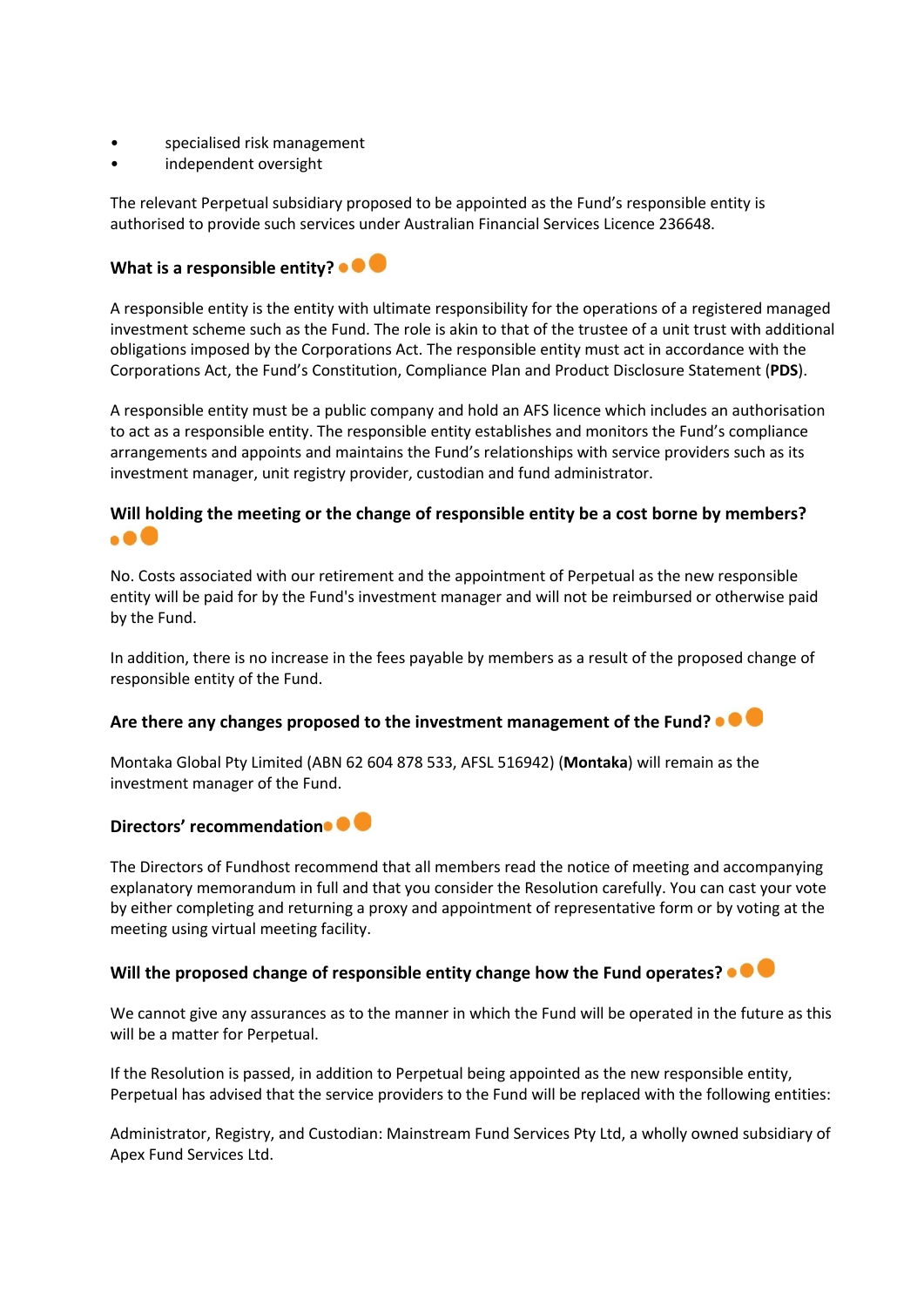Auditor: Ernst & Young will be retained as the scheme auditor and PwC will be appointed as the compliance plan auditor.

Perpetual has advised that no additional fees or expenses will be incurred by the Fund appointing the above service providers or by Perpetual being appointed as Responsible Entity.

Perpetual maintains a compliance committee in accordance with the Corporations Act which will be responsible for oversight and assurance of the Fund's compliance if Perpetual is appointed as responsible entity of the Fund.

#### **Will the proposed change of responsible entity change the investment objective and strategy of the Fund?**

No, Montaka will continue to act as the investment manager for the Fund. Perpetual has advised that there will be no change to the investment objective and strategy of the Fund as a result of the proposed change of responsible entity. Perpetual and Montaka will enter into an investment management agreement under which Montaka will be appointed to manage the assets of the Fund (as it currently does under the investment management agreement between Montaka and Fundhost).

#### **What else will happen if Perpetual becomes the responsible entity?**

Within 2 business days of the Resolution being passed, we will notify ASIC of the change in responsible entity and request it to update its records.

On or as soon as practicable after the effective date of the change in responsible entity, a new PDS for the Fund reflecting the change in responsible entity will be issued by Perpetual.

#### **Can I withdraw my money?**

If the Resolution is approved, but you are not happy with the outcome, you can request to withdraw your money from the Fund in accordance with the constitution for the Fund.

#### **What happens if Perpetual is not appointed?**

If members do not approve Perpetual's appointment as the replacement responsible entity of the Fund, then we will remain the responsible entity. If this occurs, we will consider what would be the most appropriate course of action for the Fund having regard to members' interests and all relevant circumstances at that time.

### When will the change of responsible entity occur? • <sup>•</sup>

If the Resolution is passed, we will ask ASIC to record Perpetual as the responsible entity of the Fund in its official records. We will supply ASIC with a date of transition approximately 2 weeks after the meeting date, however note that the change in responsible entity is not in fact effective until ASIC updates its records.

#### **Has Perpetual consented to become the responsible entity?**

In accordance with section 601FL(2) Corporations Act, Perpetual has consented in writing to becoming the responsible entity of the Fund.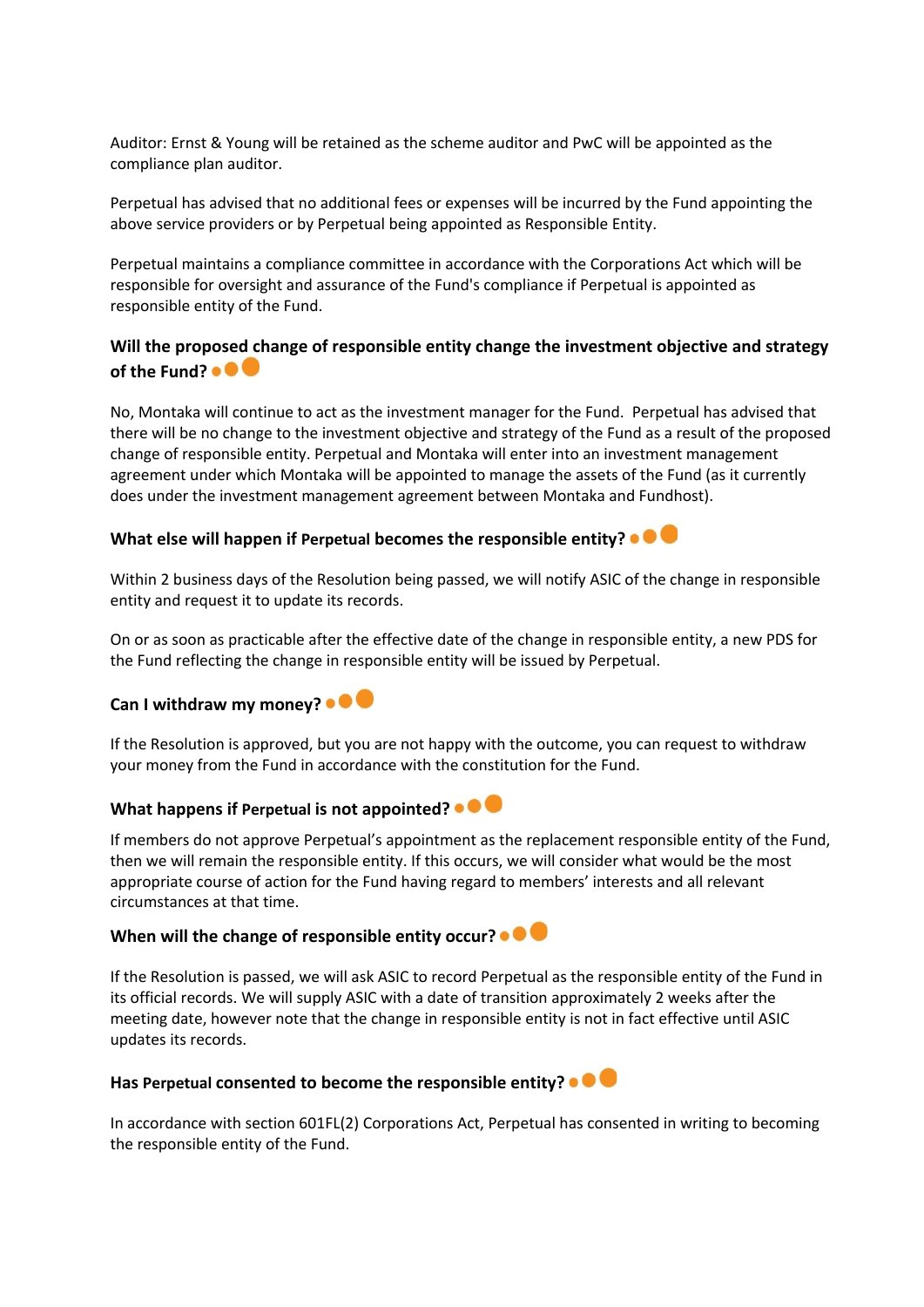

No. We will not be receiving any benefits as a result of our proposed retirement.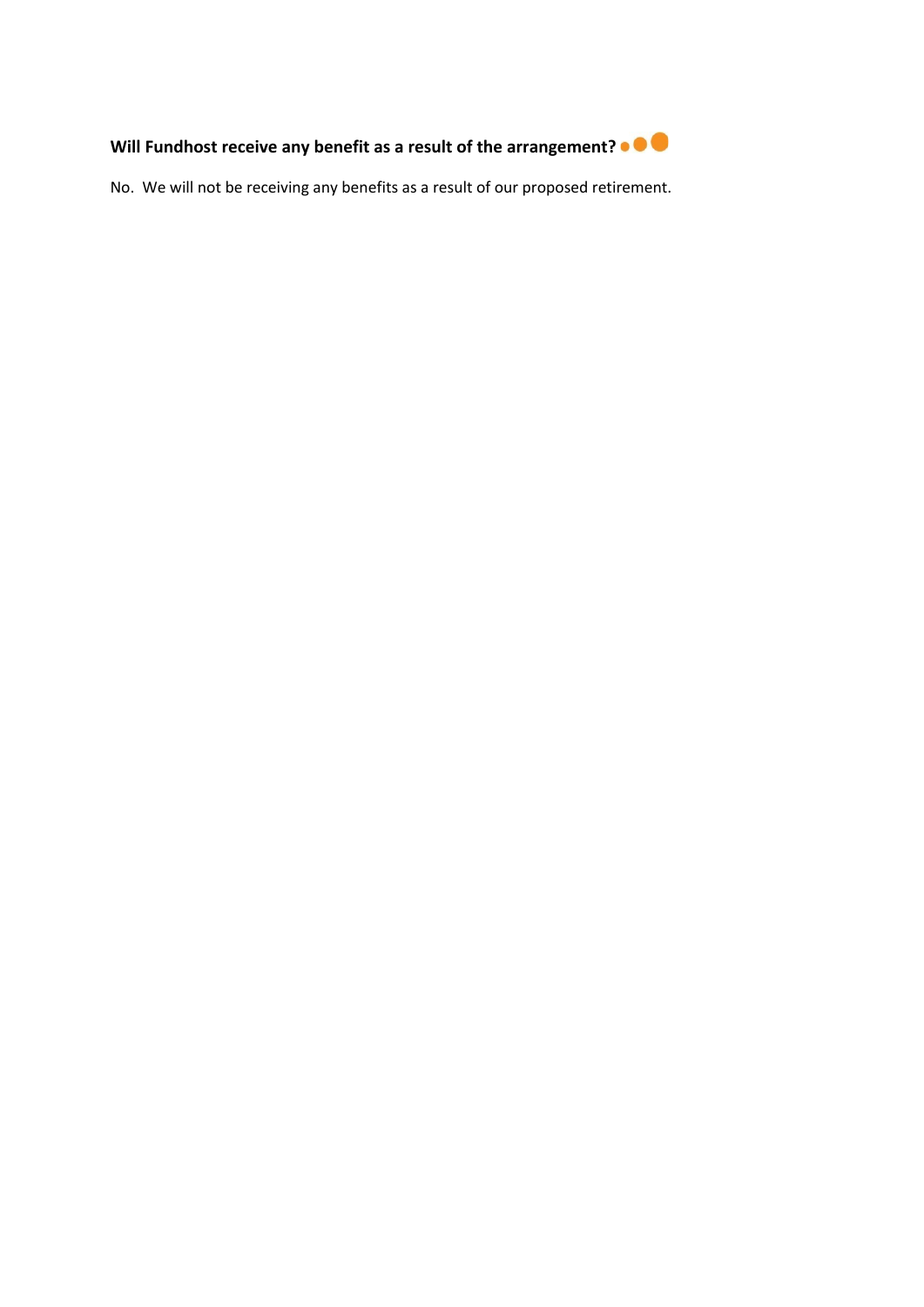# Proxy and appointment of representative form

Montaka Global Long Only Fund (ARSN 604 883 418)

#### **All correspondence to be sent to:**

CorpVote Voting Services Reply Paid 2432 FITZROY VIC 3065 vote@corpvote.com.au Fax: 03 8677 1712

#### **Section 1: Name and address of member**

| Full name of individual or company |  |
|------------------------------------|--|
| <b>Address</b>                     |  |
| Investor number(s)                 |  |

#### **Section 2: Appointment of proxy**

The member of Montaka Global Long Only Fund (ARSN 604 883 418) noted in Section 1 above and entitled to attend and vote at the meeting, appoints (please provide name of appointed proxy or mark X):

| Name                 |  |
|----------------------|--|
| <b>Email address</b> |  |
|                      |  |

OR

|--|

or failing the person named, or if no person is named, the chairperson of the meeting, as my proxy to attend, to vote in accordance with the following directions (or if no directions have been given, as the proxy sees fit), and to act generally on the member's behalf, at the meeting of members of Montaka Global Long Only Fund (ARSN 604 883 418) to be held at:

| <b>Place</b> | <b>Fundhost Limited</b>                                                 |
|--------------|-------------------------------------------------------------------------|
|              | Suite 5.01, Level 5                                                     |
|              | 28 O'Connell Street                                                     |
|              | Sydney NSW 2000                                                         |
|              | Note: Virtual meeting only (details as advised in notice of<br>meeting) |
| Date         | Thursday 24 March 2022                                                  |
| <b>Time</b>  | 2.00 pm, Sydney time                                                    |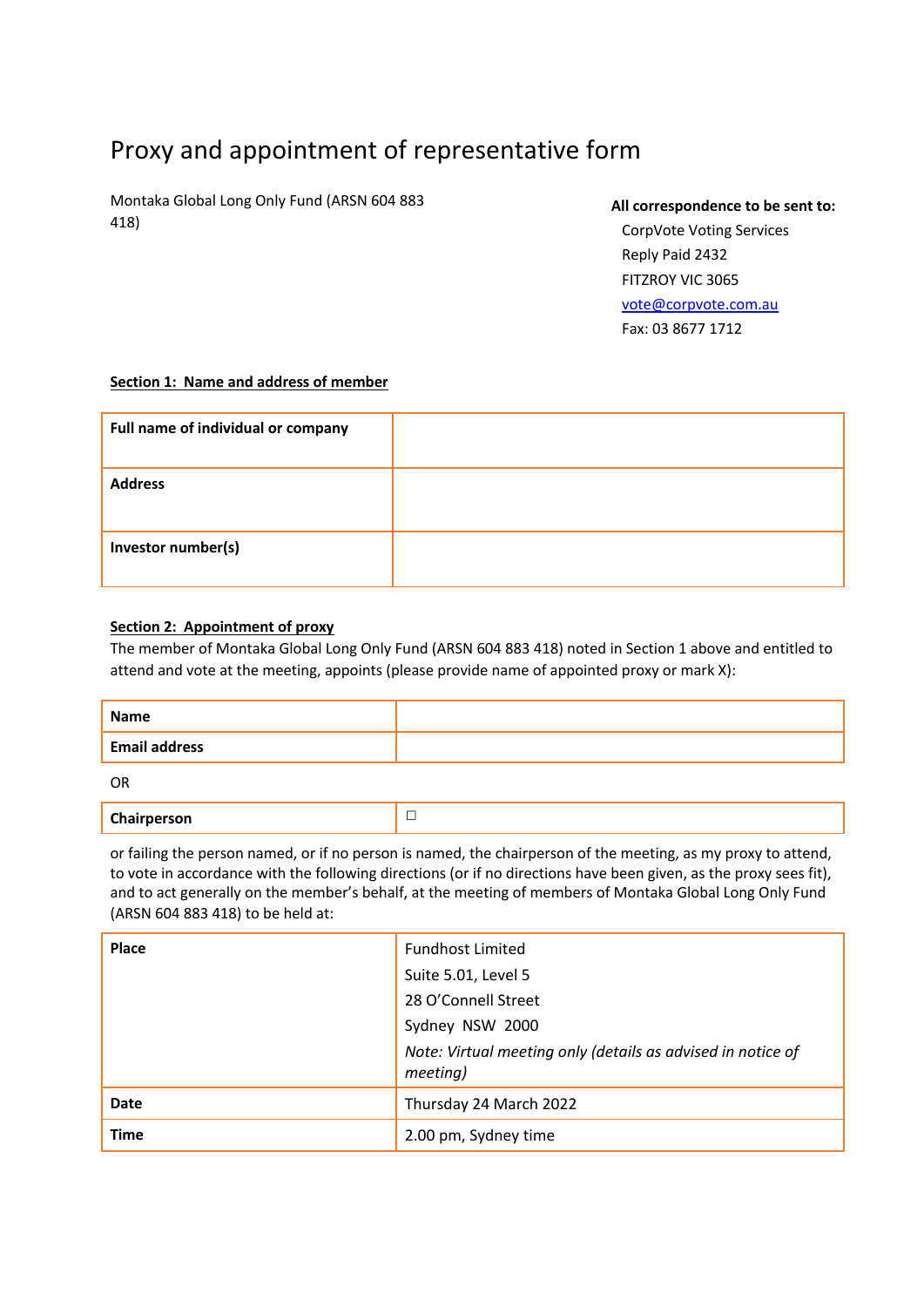#### **Section 3: Appointment of corporate representative (where applicable)**

Being a member of the Montaka Global Long Only Fund (ARSN 604 883 418) which is a body corporate and noted in Section 1 above, the member appoints:

| Name (must be an individual) |  |
|------------------------------|--|
| <b>Email address:</b>        |  |

or failing the person named, or if no person is named, the chairperson of the meeting, as the member's representative to attend, to vote in accordance with the following directions (or if no directions have been given, as the representative sees fit), and to act generally on the member's behalf, at the meeting of the members of Montaka Global Long Only Fund (ARSN 604 883 418) to be held at:

| <b>Place</b> | <b>Fundhost Limited</b>                                                 |
|--------------|-------------------------------------------------------------------------|
|              | Suite 5.01, Level 5                                                     |
|              | 28 O'Connell Street                                                     |
|              | Sydney NSW 2000                                                         |
|              | Note: Virtual meeting only (details as advised in notice of<br>meeting) |
| Date         | Thursday 24 March 2022                                                  |
| <b>Time</b>  | 2.00 pm, Sydney time                                                    |

#### **Section 4: Voting instructions**

| Voting directions to proxy or<br><b>representative</b> $-$ please mark $X$ to indicate<br>your directions.                                                                                                                                                                                                                                                                                                                                                                                                          | For | Against | Abstain* | % to be voted<br>if less than<br>$100\%$ ** |
|---------------------------------------------------------------------------------------------------------------------------------------------------------------------------------------------------------------------------------------------------------------------------------------------------------------------------------------------------------------------------------------------------------------------------------------------------------------------------------------------------------------------|-----|---------|----------|---------------------------------------------|
| <b>Extraordinary Resolution</b> - "That the<br>retirement of Fundhost Limited (ABN 69<br>092 517 087, AFSL 233045) as responsible<br>entity of the Montaka Global Long Only<br>Fund (ARSN 604 883 418) ( <b>Fund</b> ) be<br>approved and that Perpetual Trust<br>Services Limited (ABN 48 000 142<br>049, AFSL 236648) be appointed as the<br>responsible entity of the Fund in its place<br>with effect from the date that the<br><b>Australian Securities and Investments</b><br>Commission alters its records." |     |         |          | ℅                                           |

\* If you mark the Abstain box, you are directing your proxy or representative not to vote on your behalf on a show of hands or on a poll and your votes will not be counted in computing the required majority on a poll.

\*\* If you leave this section blank, 100% of your votes will be cast.

If you leave any of the boxes blank you acknowledge that the chairperson may exercise your proxy even if he or she has an interest in the outcome of the Resolution, and that votes cast by him or her, other than as proxy holder, would be disregarded because of that interest. **The chairperson intends to vote all undirected proxies in favour of the Resolution.**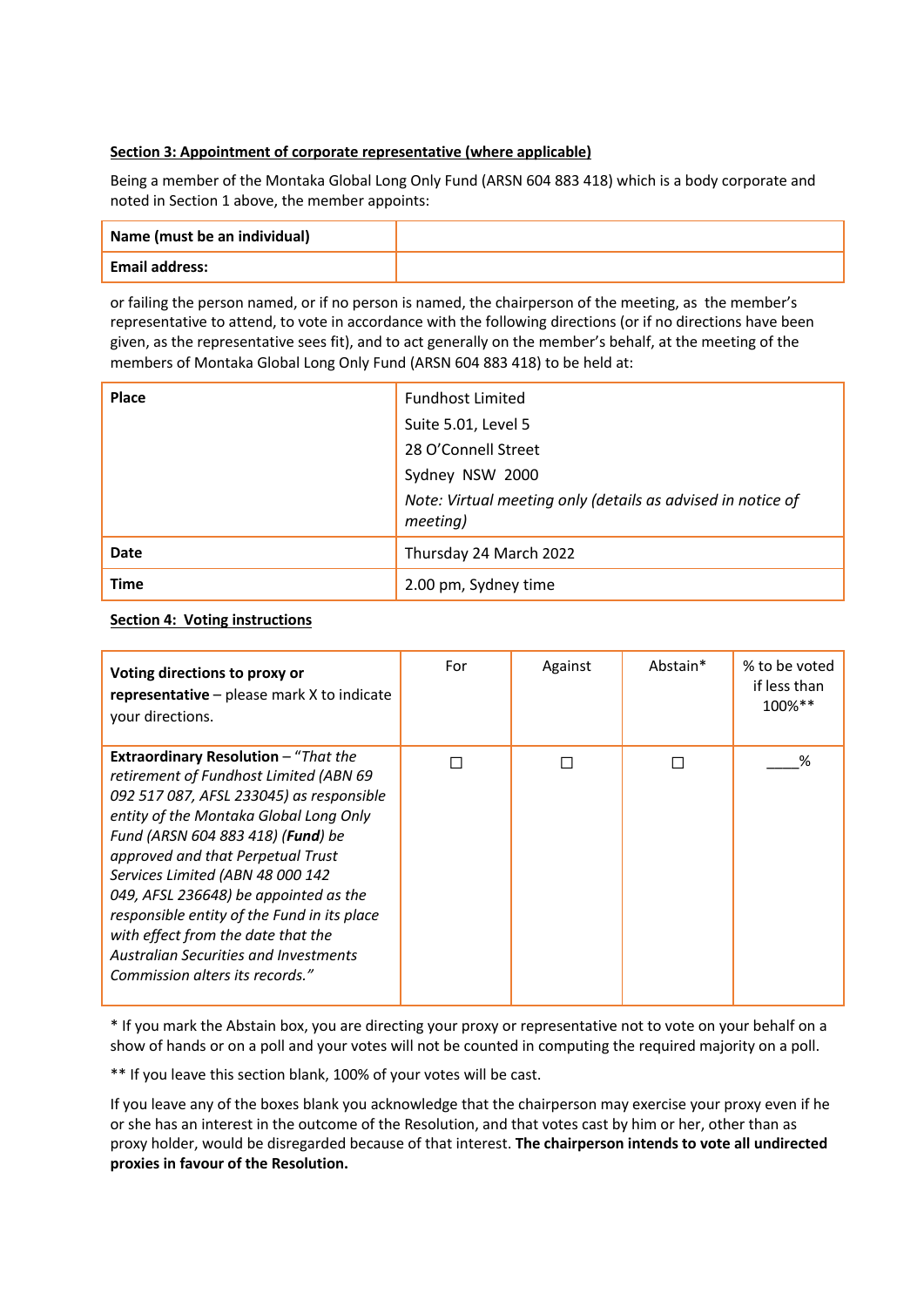#### **Section 5: Signing by member**

This section must be signed in accordance with the instructions overleaf to enable your directions to be implemented.

| Individual or Member 1                                               | Member 2 (if joint holding)                | Member 3 (if joint holding) |  |  |
|----------------------------------------------------------------------|--------------------------------------------|-----------------------------|--|--|
| Sole Director and Sole Secretary                                     | Director/Company Secretary<br>(delete one) | Director                    |  |  |
| Please provide the information below in case we need to contact you. |                                            |                             |  |  |
|                                                                      |                                            |                             |  |  |
| Contact name                                                         | Contact day time telephone                 | Date                        |  |  |

Electronic document execution methods which are permitted by the *Corporations Act 2001* (Cth) may be used.

PLEASE SEND YOUR COMPLETED FORM TO CORPVOTE BY **2.00 PM (SYDNEY TIME) ON TUESDAY 22 MARCH 2022** USING ONE OF THE METHODS SPECIFIED BELOW:

| Mail                        | CorpVote Voting Services                                                         |
|-----------------------------|----------------------------------------------------------------------------------|
|                             | Reply Paid 2432                                                                  |
|                             | FITZROY VIC 3065                                                                 |
|                             |                                                                                  |
| <b>Email (scanned copy)</b> | vote@corpvote.com.au                                                             |
|                             |                                                                                  |
| <b>Facsimile</b>            | (03) 8677 1712                                                                   |
| Online (only for            | Use CorpVote online platform.                                                    |
| members who are             |                                                                                  |
| individuals or sole         | CorpVote will send you an email message with a Voter Access Code and link to the |
| director companies)         | online appointment of proxy form.                                                |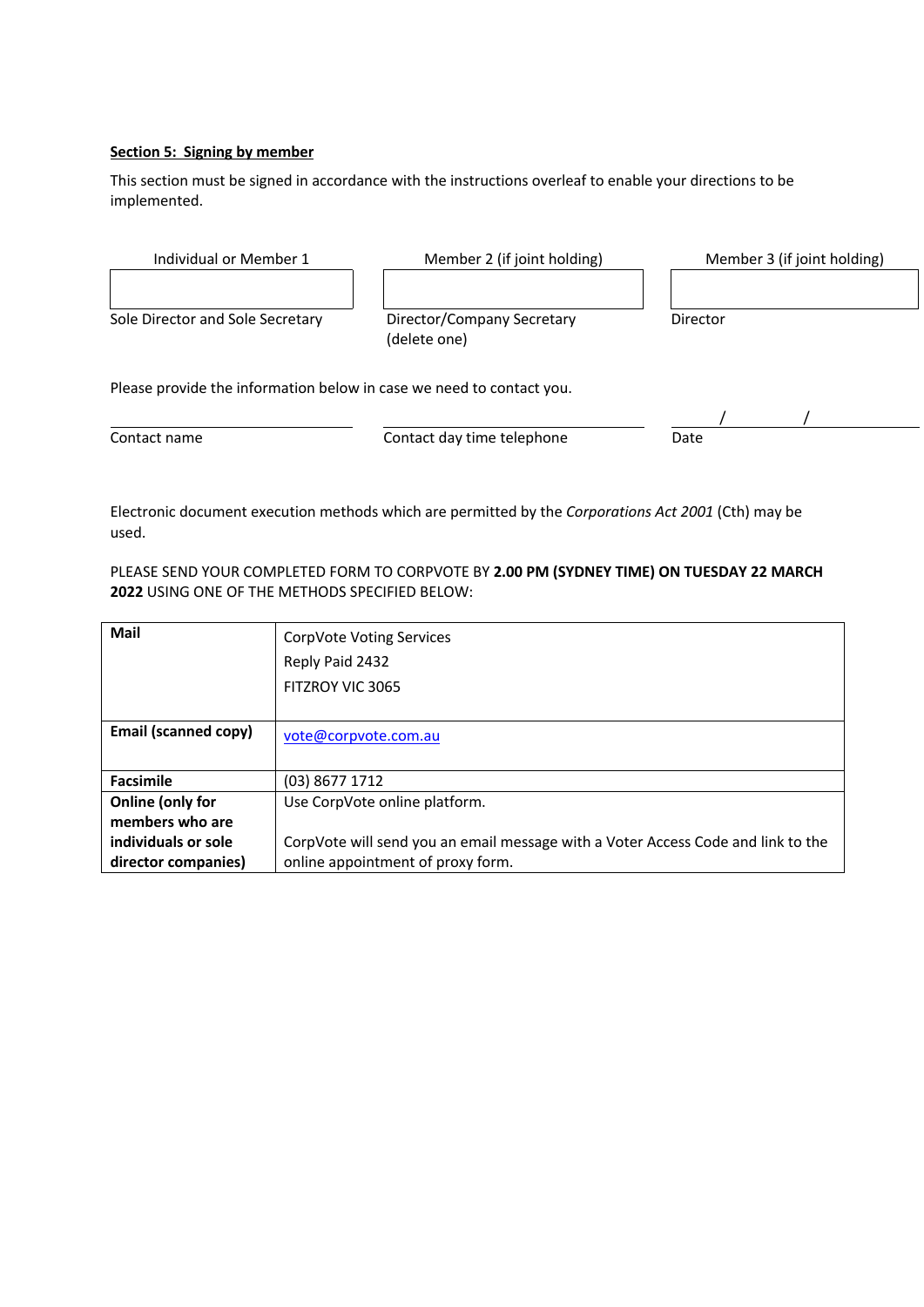# Instructions for completion of proxy and appointment of representative form

#### **Section 1: Name and address of member**

1 Insert your name and address. If it is a joint holding, insert details of all holders.

#### **Sections 2 & 3: Appointment of proxy or representative**

- 2 If you wish to appoint the chairperson of the meeting as your proxy, mark the box in section 2. If the person you wish to appoint as your proxy is someone other than the chairperson of the meeting, write the full name and email address of that person in the space provided. A proxy must be an individual. If you leave section 2 blank or your named proxy does not attend the meeting, the chairperson of the meeting will be your proxy. A proxy need not be a member of the Fund.
- 3 If you are a member and a body corporate and you wish to attend the meeting, you must appoint an individual as your representative to attend on your behalf and provide their email address in section 3. A representative need not be a member of the Fund. If you leave section 3 blank or your named representative does not attend the meeting, the chairperson of the meeting will be your representative.
- 4 If you are entitled to cast two or more votes at the meeting, you are entitled to appoint two persons as proxies or representatives to attend the meeting and vote on a poll. If you wish to appoint a second proxy or representative, an additional proxy and appointment of representative form may be obtained by telephoning us. Alternatively you may copy this form.
- 5 To appoint a second proxy or representative:
	- (a) on each of the first proxy and appointment of representative form and second proxy and appointment of representative form state the percentage of your voting rights or number of units in the Fund applicable to that form (if the appointments do not specify the percentage or number of votes that each proxy or representative may exercise, each proxy or representative may exercise one half of your votes, and fractions of votes will be disregarded); and
	- (b) return both forms in the same envelope.

#### **Section 4: Voting instructions**

6 You may direct your proxy or representative how to vote on an item of business by placing a mark in one of the three boxes opposite that item of business. All of your units will be voted in accordance with your direction unless you indicate a proportion of voting rights on any item by inserting the percentage or number of units you wish to vote in the appropriate box or boxes. If you do not mark any of the boxes on a given item, your proxy or representative may decide whether or how to vote on that item. If you mark more than one box on an item, your vote on that item will be invalid. If you appoint the chairperson as your proxy or representative but do not direct them how to vote, the chairperson intends to vote in favour of the Resolution.